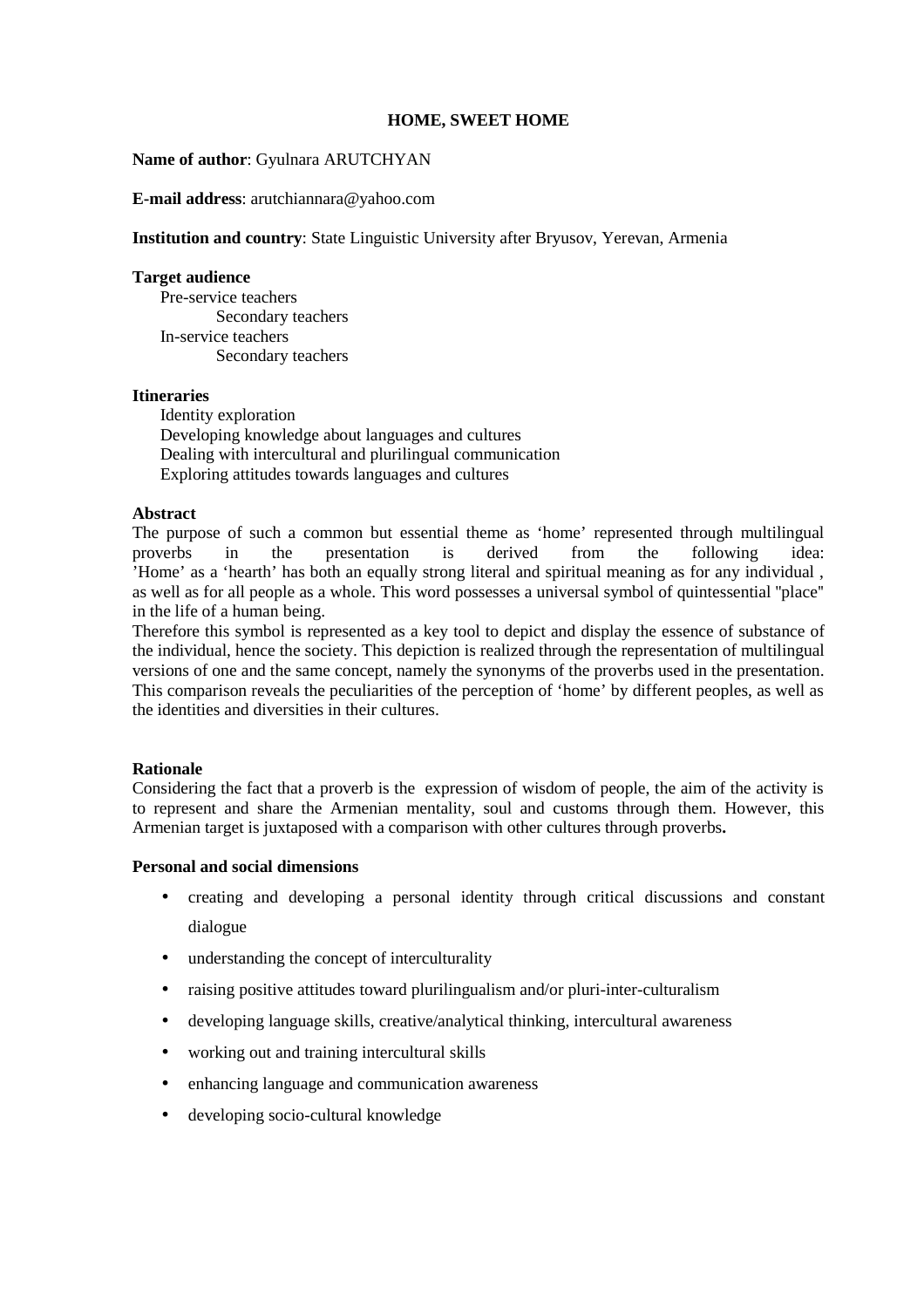# **Professional dimensions**

- stimulating teacher's interest, promoting their understanding and appreciating behavioural and cultural models different from theirs
- serving a sample for the teacher for the preparation of other ones
- acknowledging the teachers' educational role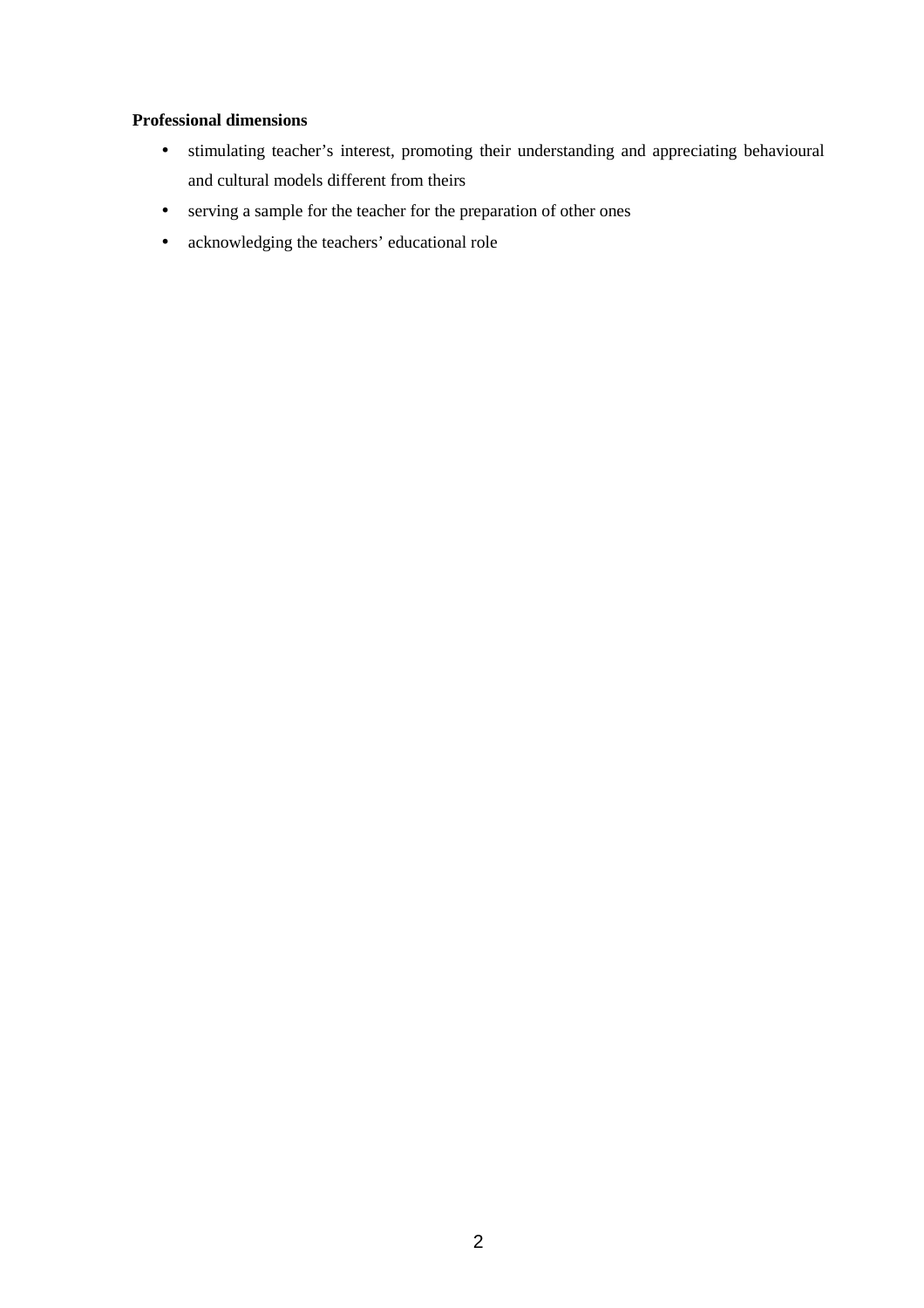# **Worksheets on Development of General Competences**

## **Worksheet 1**

*Existential competence*



# **Pair–work. Students ask and reply to each other on this topic**:

*The aim of this task is to work out and develop the existential competence of both in- and preservice teacher trainees.*

The task is to be carried our in pairs. Motivate the students to ask and reply to each other the following questions on this topic. The teacher can use a map or a globe for the students to find and indicate their own countries on it.

a) **What country are you from? (show on the map or on the globe)**

- Where do you live?
- What is home for you?
- Do you feel lonely when you are abroad?
- How can you explain the feeling of homesickness?
- Do you want to have your own home?

a) **Now when you have become acquainted with your partner, please introduce**



**him/her to us.**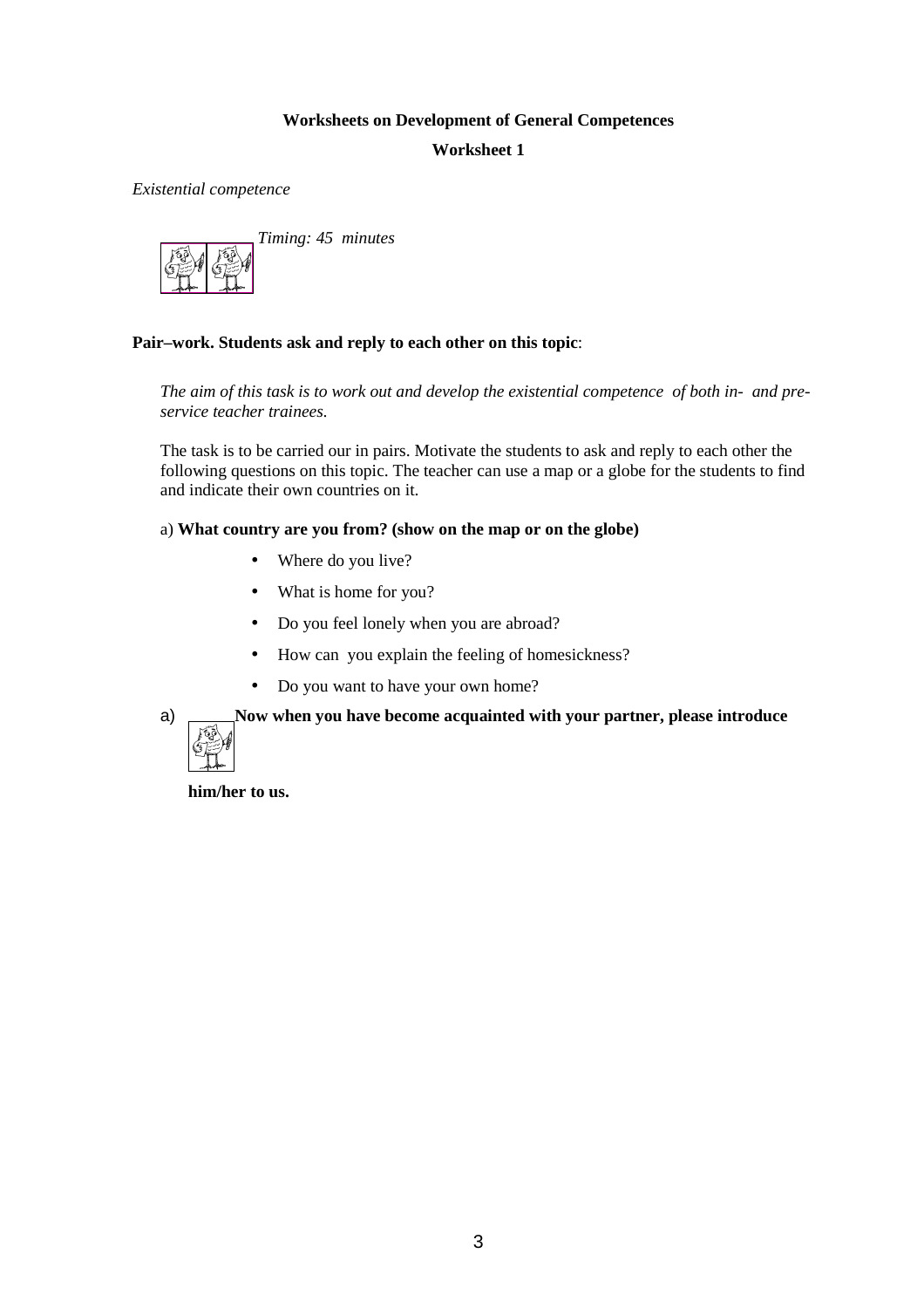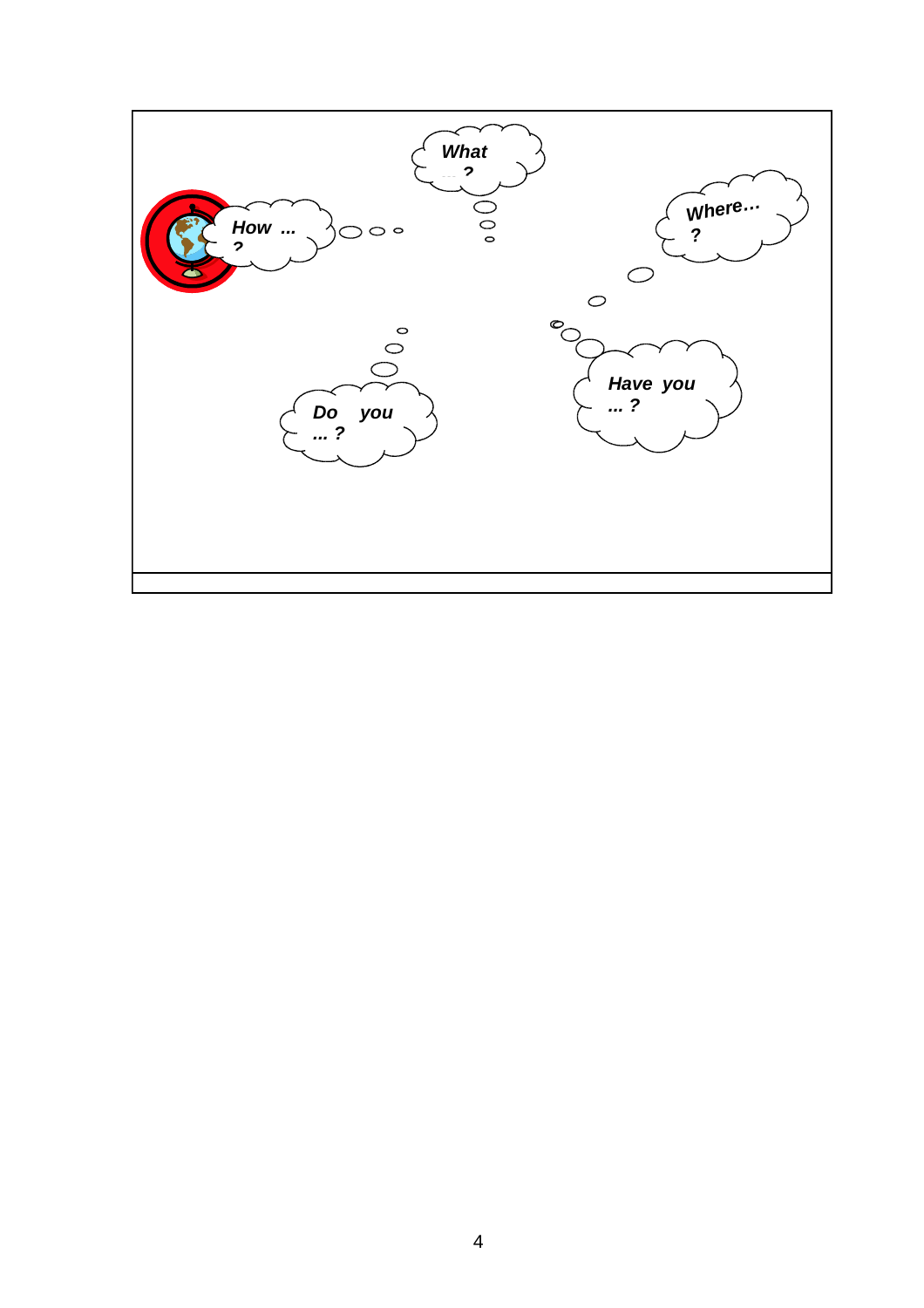*Declarative knowledge* 



*The basic goal of this task is to develop skills of declarative knowledge*

a) Define and perceive the conception of '*Home'* through questions and answers. Motivate the

students to ask and answer the following questions

- What is 'home' in general?
- And what is 'home' for you?



b) Now after defining the sense of the word 'home ' we discuss the

revelation of its psychological and individual values.

# *Answer the questions mentioned on the sheets and exchange it with your partner to compare your thoughts and ideas .*

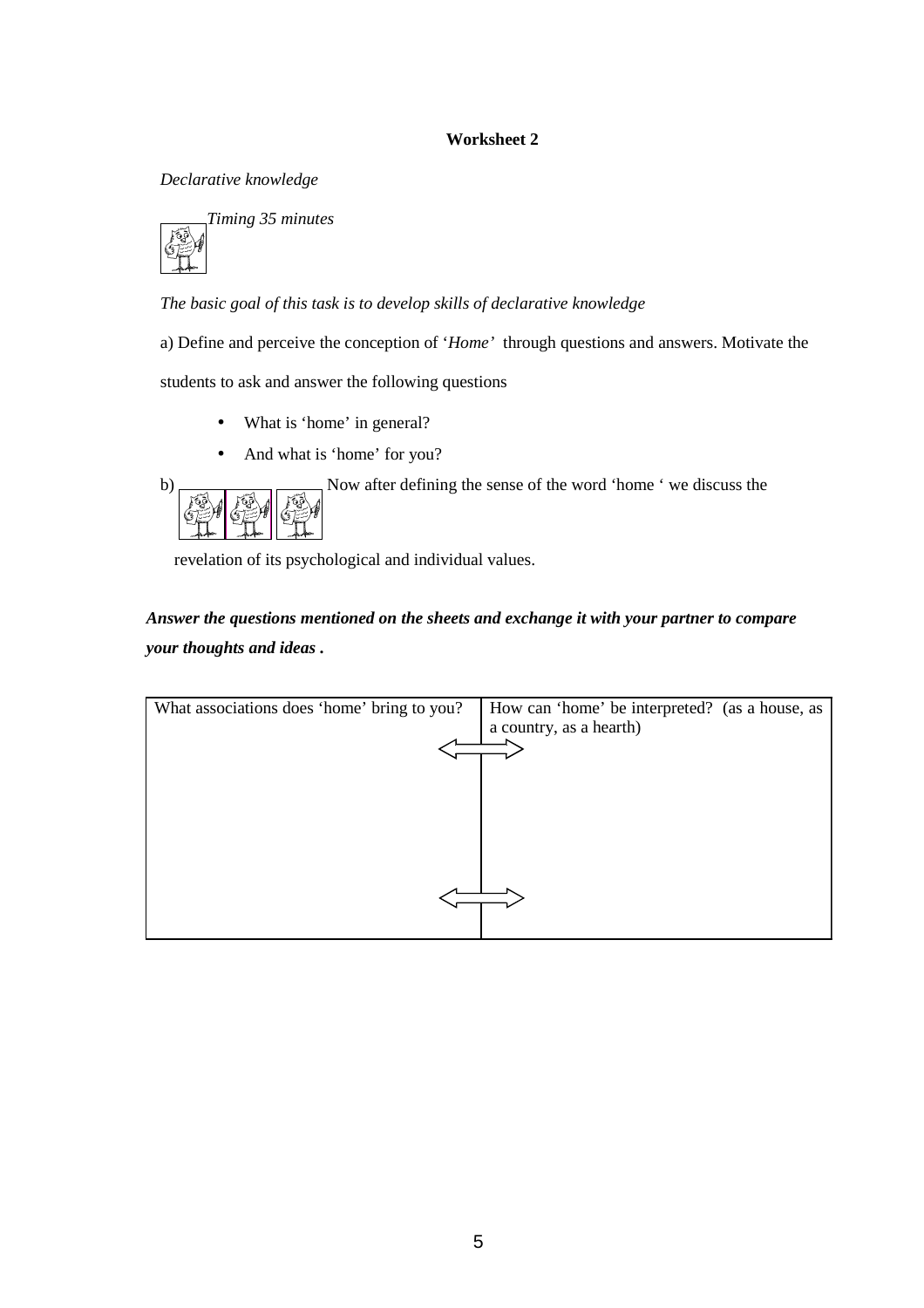*Ability to learn*

.



*Development of the ability for learning* 

This task helps to work out both language and communication awareness, as well as study skills on the basis of the vocabulary-nest on '*home'*.

# a) **Give a definition of '***home'***:**

| according to your understanding                                                 |
|---------------------------------------------------------------------------------|
|                                                                                 |
|                                                                                 |
|                                                                                 |
|                                                                                 |
|                                                                                 |
|                                                                                 |
|                                                                                 |
| according to the standard definition of 'home' in the dictionary to be given as |
| $homework *1$                                                                   |
|                                                                                 |
|                                                                                 |
|                                                                                 |
|                                                                                 |
|                                                                                 |
|                                                                                 |
|                                                                                 |
|                                                                                 |

**b**) After monitoring the students' work ask the students to have a look at

the poster on the board (*you can use the sample drafted in the charter below*):

<sup>&</sup>lt;sup>1</sup> The asterisk mentioned here and further, signifies that the assignment promotes the development of the learner's autonomy working out the skills through individual work.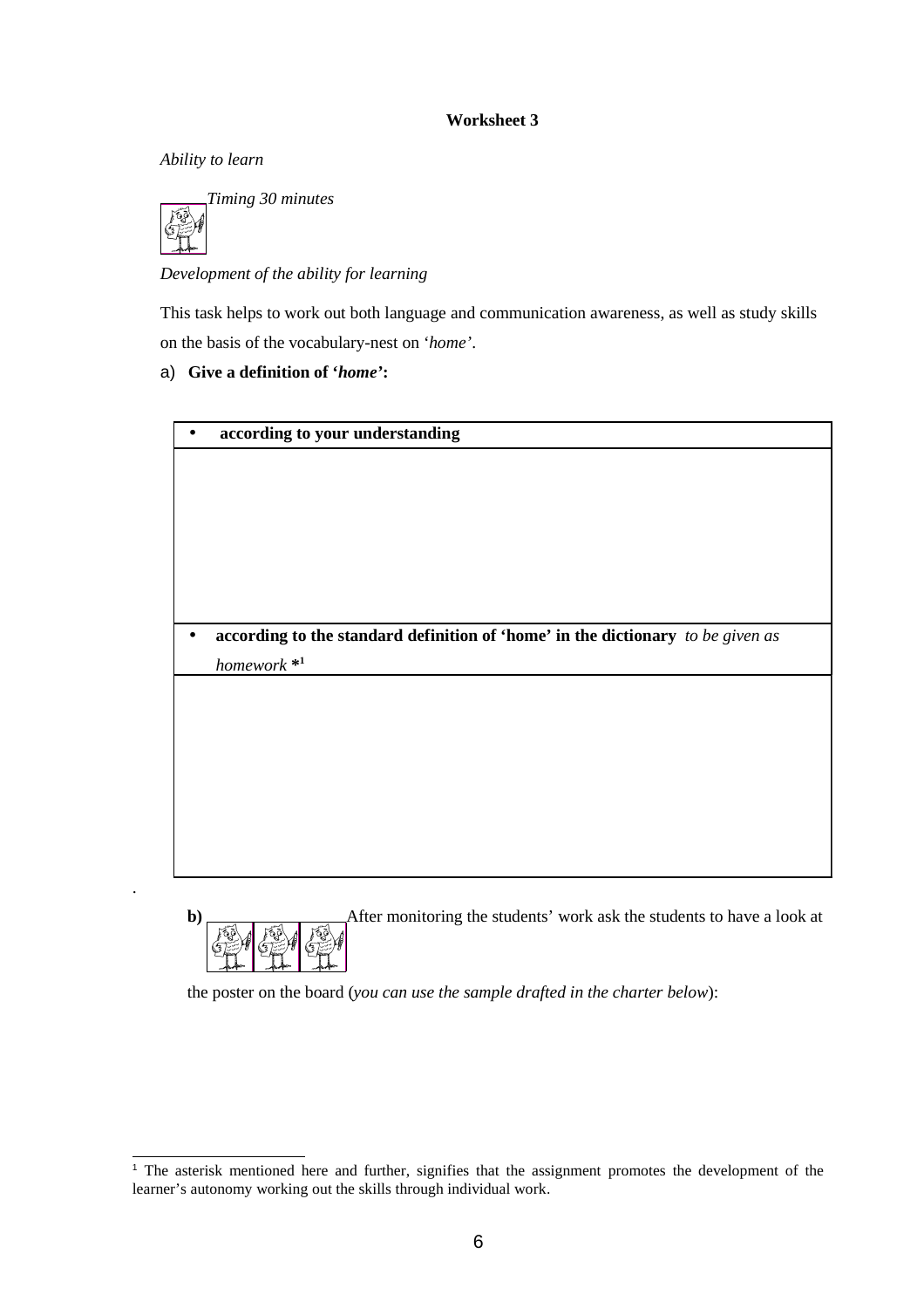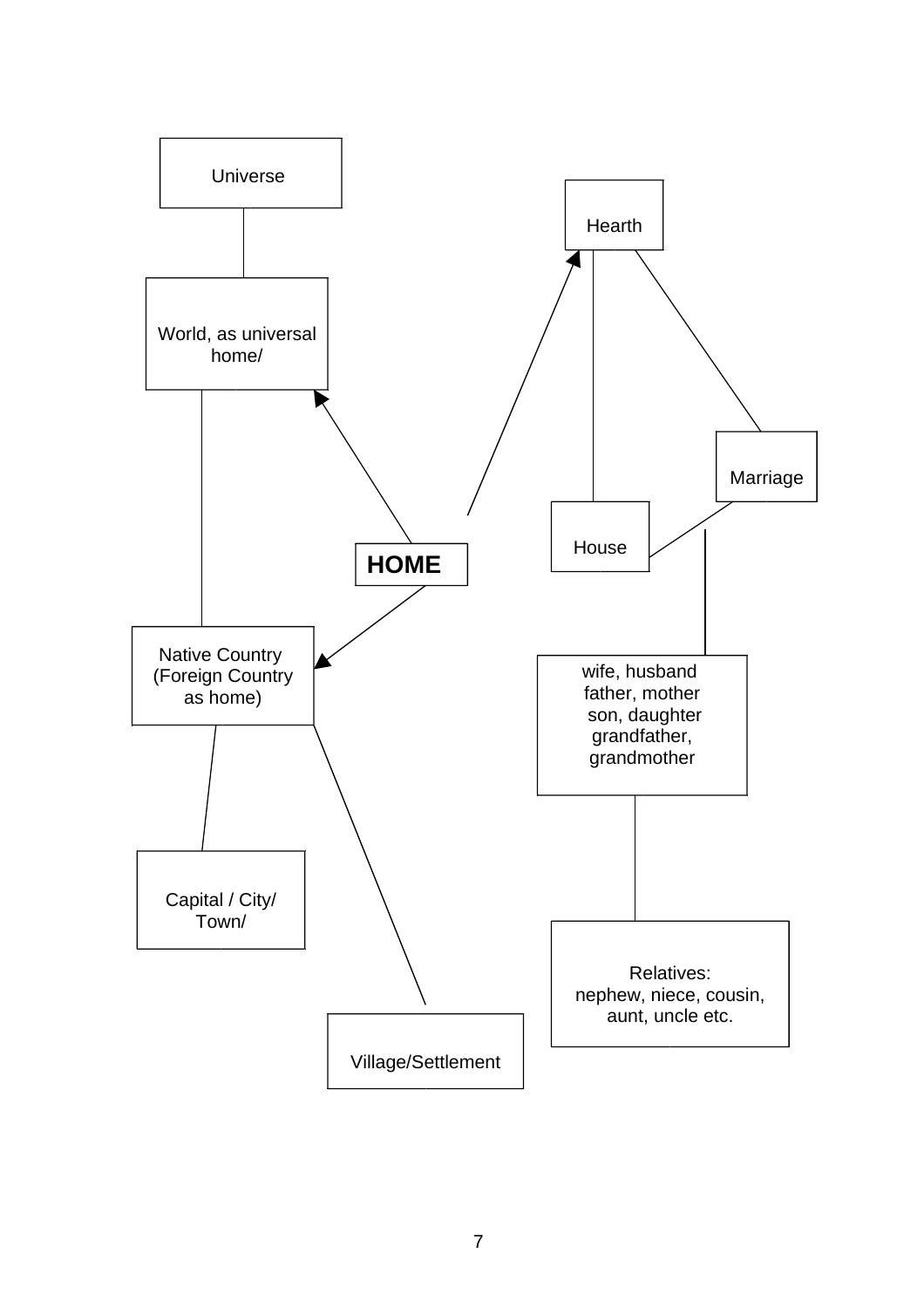**c) Tell the students to build-up and develop their own vocabulary-nest on the word '***home'* **in a similar way. Advise them to evolve the mother-word in an association of chain of words**.\* (*home assignment*)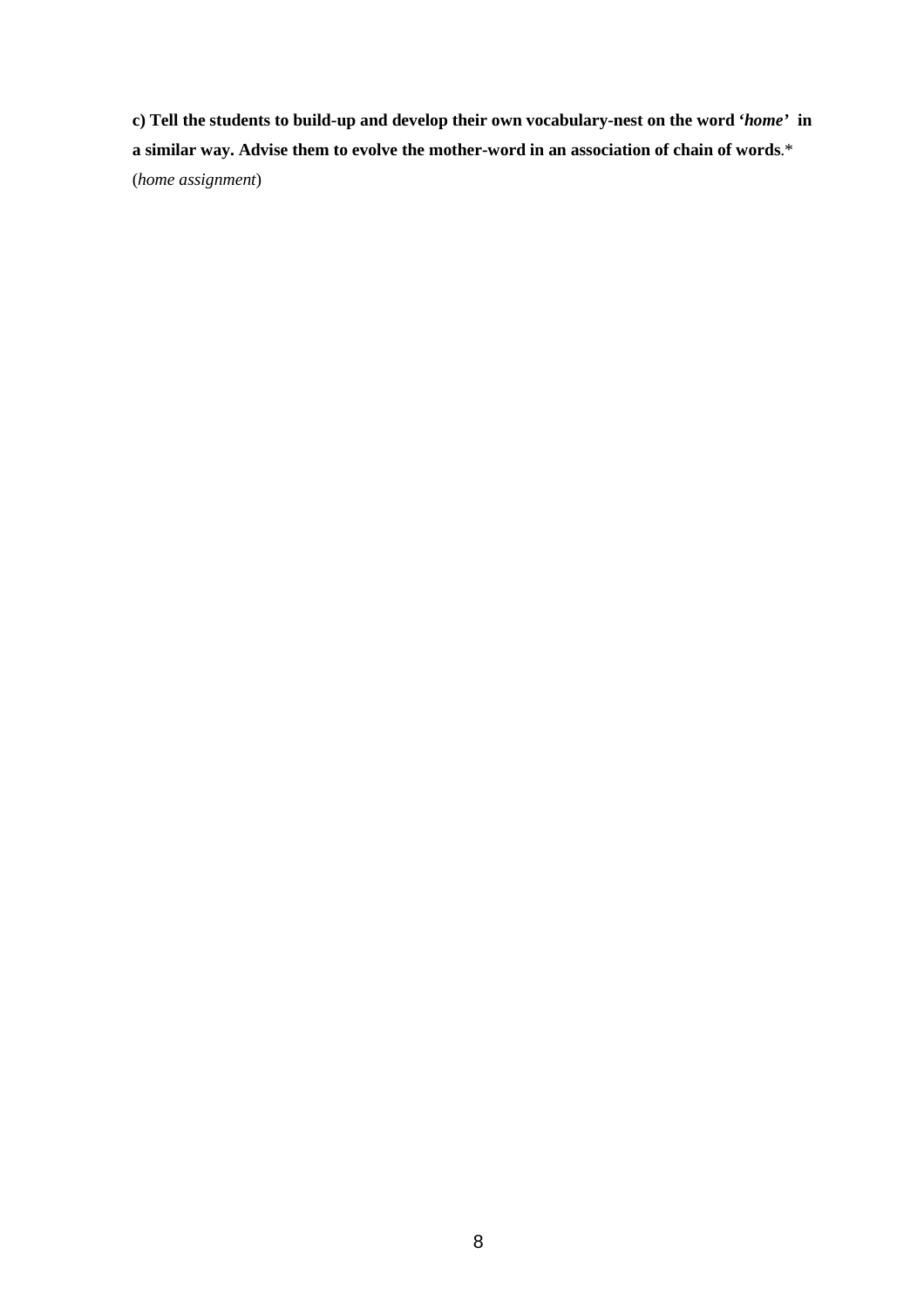*Drills on vocabulary training and mastering.*



a) **Check the home assignment given the previous lesson** (*Worksheet 3, point c*). **Ask the students to concentrate on the enlargement and development of the 'word-web' (or 'word-net').**

b) **Look up in the dictionary for phrases and idioms related to** '*home'* (*use the sample below*) \* (*home assignment)*

*Example:*

| <b>IDIOM</b>           | <b>INTERPRETATION</b>                             |
|------------------------|---------------------------------------------------|
| a home truth           | a fact or true statement about someone that is    |
|                        | unpleasant or hurts him/her when he/she is told   |
|                        | about it                                          |
| at home (within)       | Familiar, accustomed                              |
| bring/drive home       | to cause (something) to be fully understood       |
| charity begins at home | one must give help to or take care of one's own   |
|                        | family, people of one's own country, etc., before |
|                        | other people (saying)                             |
| get / come home        | to be fully understood                            |
| home and dry           | the position of having successfully completed     |
|                        | something.                                        |
| home, sweet home       | used to show one's pleasure when one is           |
|                        | returning home after a period of absence          |
|                        | (saying)                                          |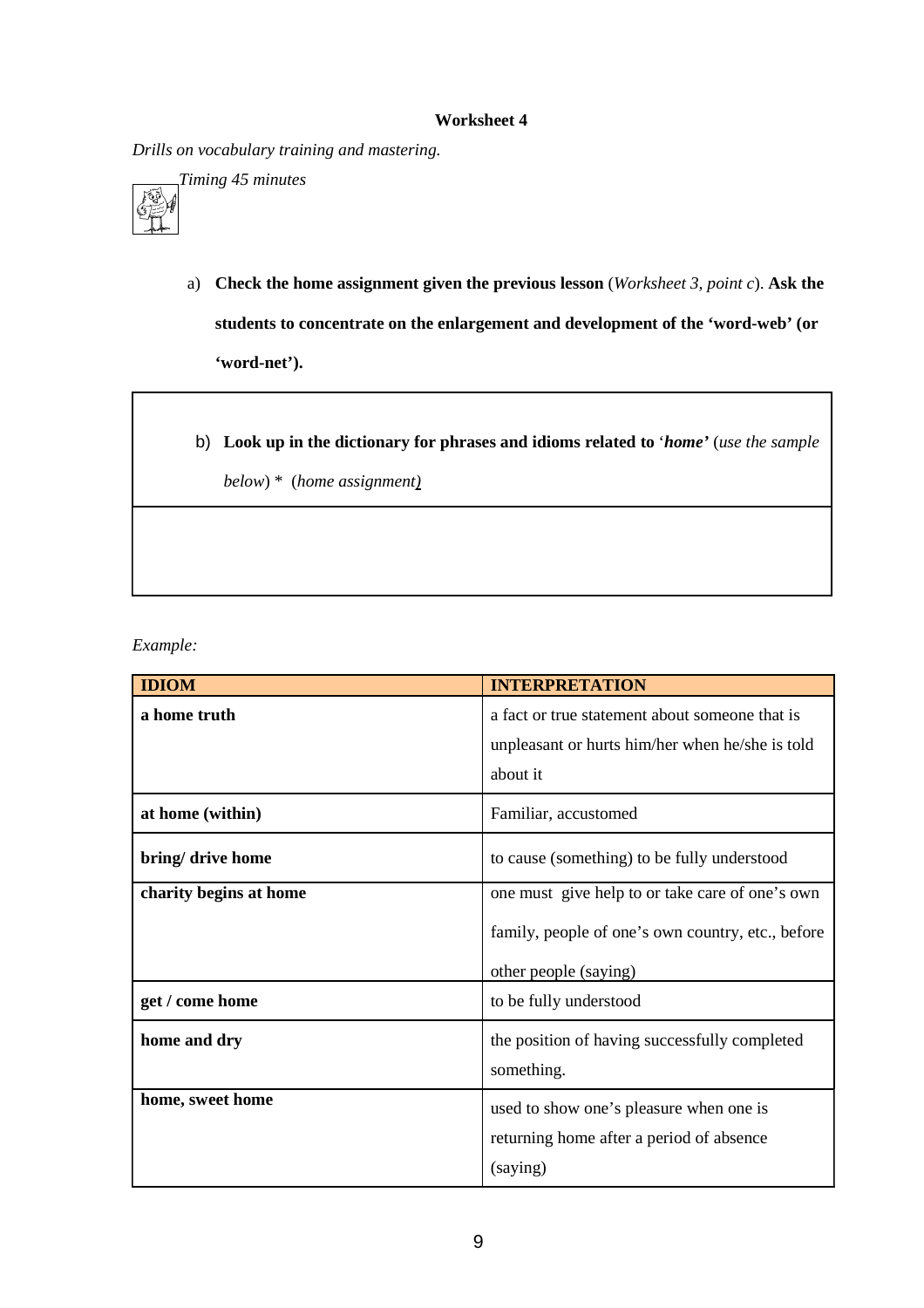| make oneself at home        | to behave in someone else's house as if it were<br>one's own                           |
|-----------------------------|----------------------------------------------------------------------------------------|
| nothing to write home about | nothing interesting, nothing special                                                   |
| one's / someone's long home | the place where one goes after death                                                   |
| romp home                   | to win a race, election, etc.                                                          |
| strike / hit home           | (of remark) to hurt a person's feelings exactly as<br>intended                         |
| there's no place like home  | however humble one's home may be, it is the<br>place where one feels happiest (saying) |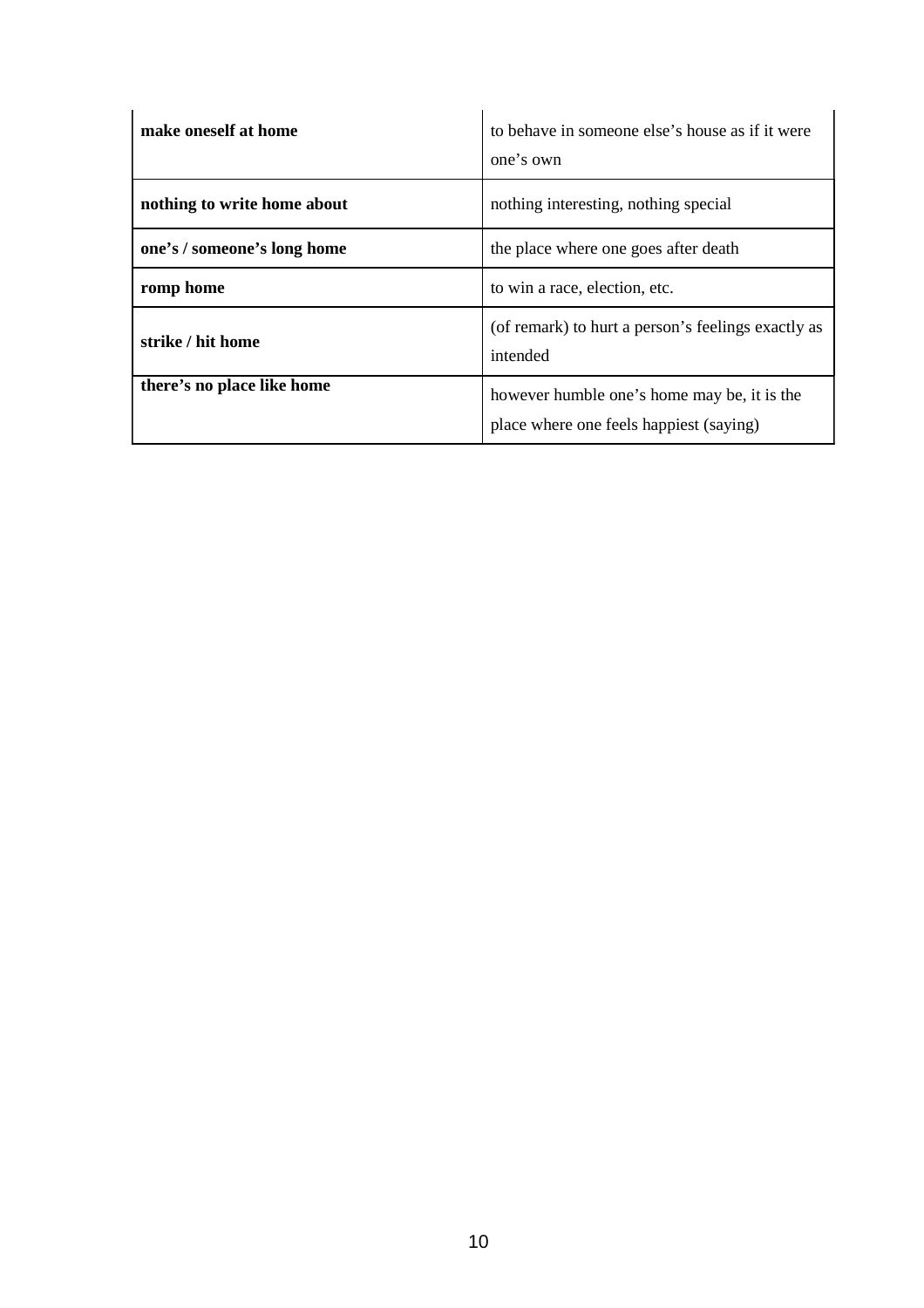*Development of diapason of thinking, getting acquainted with sayings of famous people.*



**a) Tell the students to find at least one thought (citation) of a famous people (writer, scientist, politician etc. ) expressing their idea of** '*home'.* Use and give the students to

look at the samples of citations: *(homework)*

*example 1 :*

#### **'Home – keeping youth have ever homely wits'.**

William Shakespeare (1564-1616) English dramatist *The Two Gentlemen of Verona* , 1:1

#### *example 2 :*

#### **'A House is Not a Home'**

Polly Adler (1900-62) Title of memoirs.

#### *example 3 :*

#### '**Seek home for rest,**

#### **For home is best'.**

Thomas Tusser (1524-80) English farmer, *Five Hundred Points of Good Husbandry* 

#### *example 4 :*

## **'Keep the Home Fires Burning'.**

Ivor Novello (1893-1951) Welsh actor, composer, dramatist Title of song

#### *example 5 :*

#### **'Home is the place where, when you have to go there**

#### **They have to take you in'.**

Robert Frost *The Death of the Hired Man*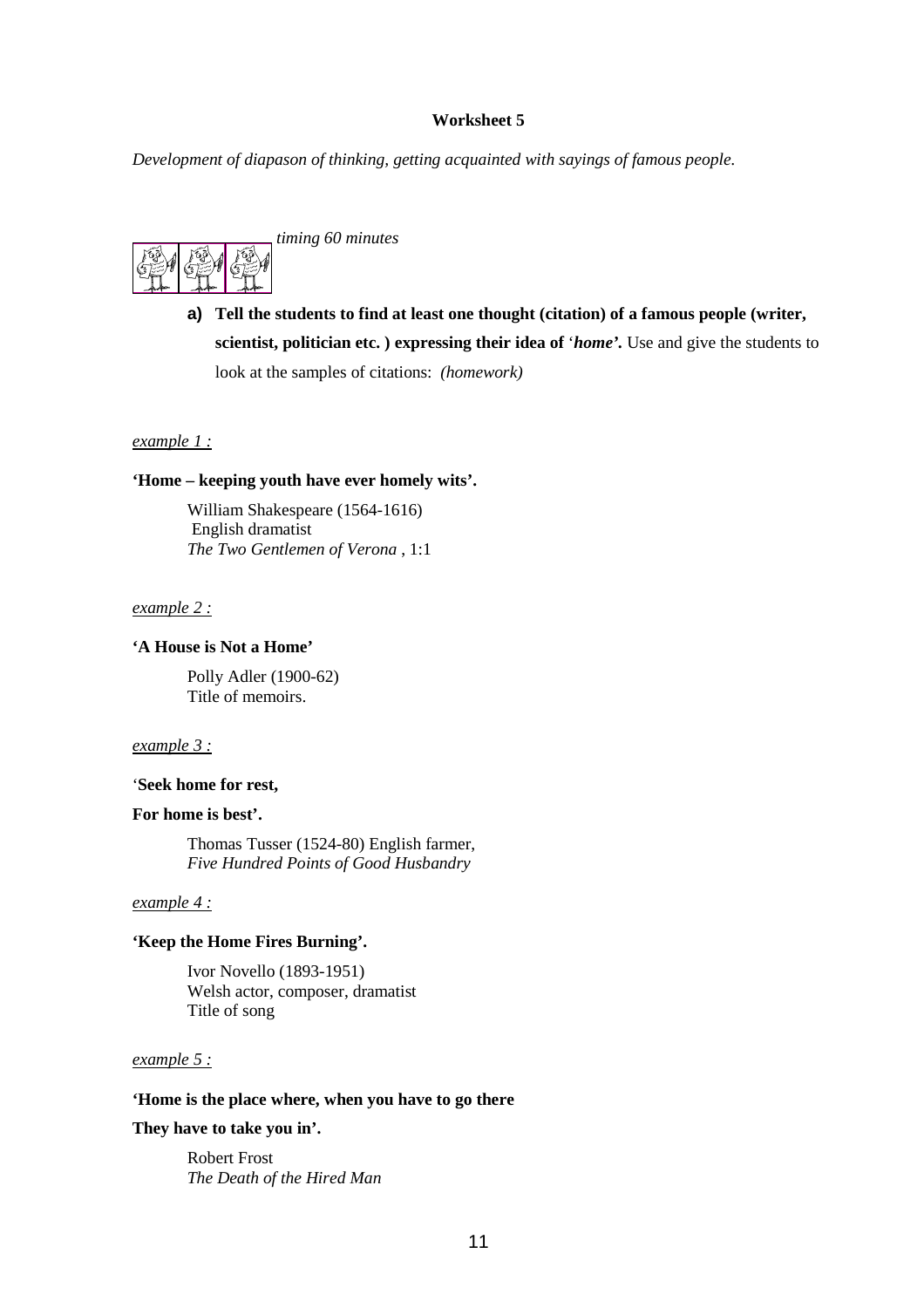- **b)** Discuss the represented 5 examples of thoughts about '*home'*.
- Make your own interpretations and comments on each of them.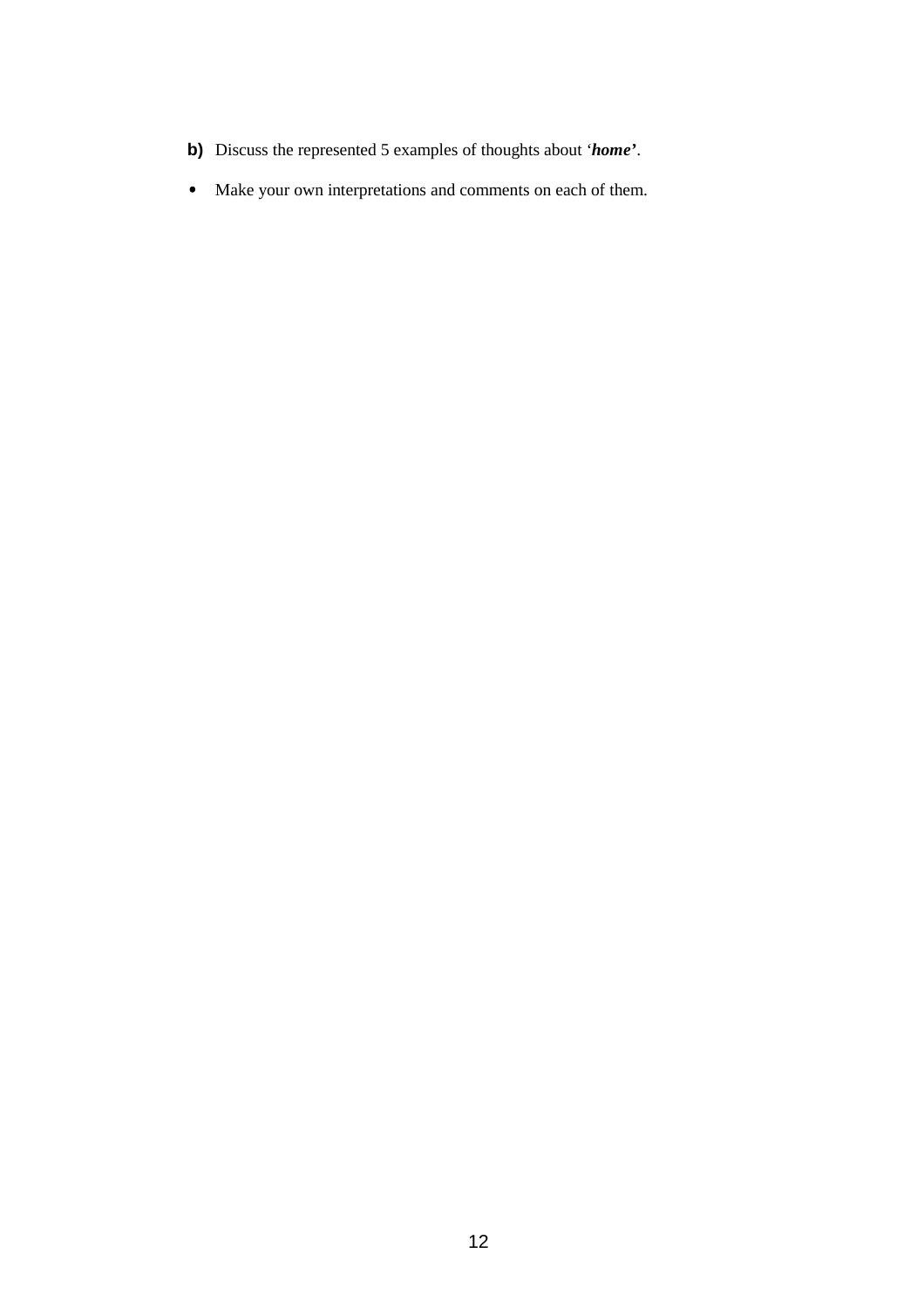*Development of Communicative language competences*



## **Multiple tasks on proverbs:**

a) The teacher writes the following statement on the board:

# *Proverbs express folk wisdom*

- b) Do you agree with this statement? Give your 'pros' and 'cons' (agree or disagree)
- c) Search for '*home'* in proverbs and sayings *(homework)*
- d) Give examples (if you know any) in your native or other foreign languages
- e) After the interaction the teacher shows the poster representing an answer/key in form of a sample of proverbs in 9 languages. (In the sample also synonyms of the proverb in all languages are given).

| <b>Armenian</b> | $\mathbf{\hat{P}}\mathbf{\hat{Y}}\mathbf{\hat{C}}\mathbf{\hat{O}}\mathbf{\hat{E}}\mathbf{\hat{S}}\mathbf{\hat{S}}\mathbf{\hat{N}}$ (Tánits lav tegh chka)                    |  |
|-----------------|------------------------------------------------------------------------------------------------------------------------------------------------------------------------------|--|
|                 | There is no better place than home.                                                                                                                                          |  |
|                 | Æñ i <sup>3</sup> ÝÁ Ûáõñ <sup>3</sup> ù <sup>3</sup> ÝãÛáõñÁ Ã <sup>3,3</sup> íáñ ¿ (ir t áne yurakanchyúre, tagavór e)                                                     |  |
|                 | Every one is a king in his house.                                                                                                                                            |  |
|                 | <sup>2</sup> Ù»Ý <sup>3</sup> ù <sup>3</sup> Õ <sup>3</sup> ÕÇ Ó <sup>3</sup> ÛÝ Ç <b>ñ µÝáõÙ µ<sup>3</sup>ñÓñ ÏÉÇÝ</b> Ç (Amén akagháaghi dzáyne, ir<br>bnum bardzr klin í) |  |
|                 | Every cock's voice is louder in his house.                                                                                                                                   |  |
|                 | $\mathbf{\hat{i}^3\hat{Y}}\mathbf{\hat{a}}$ ȑ $\mathbf{\hat{i}}\mathbf{^{\circ}}\mathbf{\hat{O}}\mathbf{\hat{a}}\mathbf{\hat{i}^{\circ}}$ (tan pes tegh chka)                |  |
|                 | There is no place like home.                                                                                                                                                 |  |
| Latin           | <b>Domi suae quilibet rex.</b> Every one is a king in his house.                                                                                                             |  |
| <b>Russian</b>  | В гостях хорошо, а дома лучше. (V gastyákh kharashó, a dóma lúchshe)<br>East or West, home is best. / Home is home though never so homely./                                  |  |
|                 | (Родной) дом - самое лучшее место. (Radnóy dom - sámoe lúchshee mésto)                                                                                                       |  |
|                 | The (native) home is the best place. There is no place like home.                                                                                                            |  |
|                 | Всяк хозяин в своем доме. (Vsyak khazyáin v svayóm dome).                                                                                                                    |  |
|                 | Everyone is a master in his home.                                                                                                                                            |  |
| <b>English</b>  | East or West, home is best.                                                                                                                                                  |  |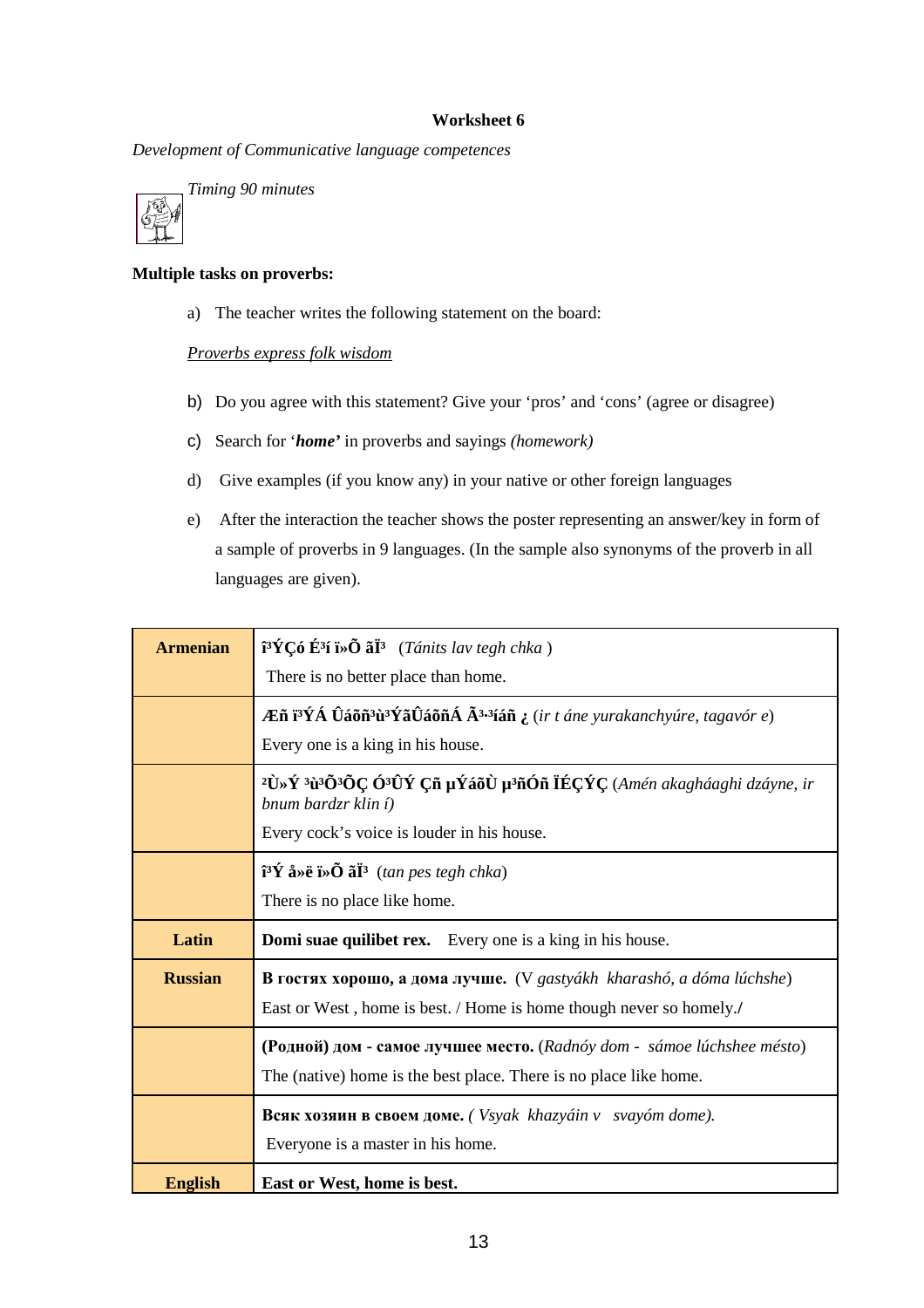|                           | There is no place like home.                                                                                                                                   |  |  |
|---------------------------|----------------------------------------------------------------------------------------------------------------------------------------------------------------|--|--|
|                           | Home, sweet home.                                                                                                                                              |  |  |
|                           | An Englishman's home is his castle.                                                                                                                            |  |  |
|                           | Home is home though never so homely.                                                                                                                           |  |  |
| <b>German</b>             | Ost West, zu Hause best. East or West, home is best.                                                                                                           |  |  |
|                           | <b>Eigner Herd ist Goldes wert.</b> One's own home is gold's worth.                                                                                            |  |  |
|                           | Jeder ist Herr in seinem Hause.<br>Everyone is a master in his home.                                                                                           |  |  |
| <b>French</b>             | Charbonnier est maître chez soi. A coalminer is a master at his place.                                                                                         |  |  |
|                           | Ma maison est mon château, mon Louvre et mon Fontainebleau.                                                                                                    |  |  |
|                           | My house is my castle, my Louvre and my Fontainebleau.                                                                                                         |  |  |
| <b>Italian</b>            | Est, ovest, il meglio è a casa. East or West, home is best.                                                                                                    |  |  |
|                           | Casa dolce casa. Home, sweet home.                                                                                                                             |  |  |
|                           | Ognuno è pardone in casa sua. Everyone is a master in his home.                                                                                                |  |  |
|                           | In casa sua ciascuno è re. Every one is a king in his house.                                                                                                   |  |  |
|                           | La casa dell'Inglese è il suo castello. An Englishman's home is his castle.                                                                                    |  |  |
| <b>Spanish</b>            | <b>Mientras que en mi casa estoy, rey soy.</b> Every one is a king in his house.                                                                               |  |  |
| <b>Persian</b><br>(Farsi) | (hich dza khanei khod adam nemishavad) هيچ جا، خانهي خود آدم نمي شود<br>There is no place for a man better than his own house.<br>There is no place like home. |  |  |
|                           | درون خانـهي خود، هر گدا شـهنشـاهي است (d'r khanei khod, h'r qoda shahneshahi ast)<br>Everyone is a king in his house.                                          |  |  |
|                           | سگ، در خانـهي صاحبش شير است (s'g , d'r khanei sahbosh shir ast)                                                                                                |  |  |
|                           | A dog in his master's house is a lion.                                                                                                                         |  |  |

f) *Timing: 30-35 minutes* Ç

**After getting acquainted with the given key-proverbs ask the students:** 

• What is common in them in your opinion?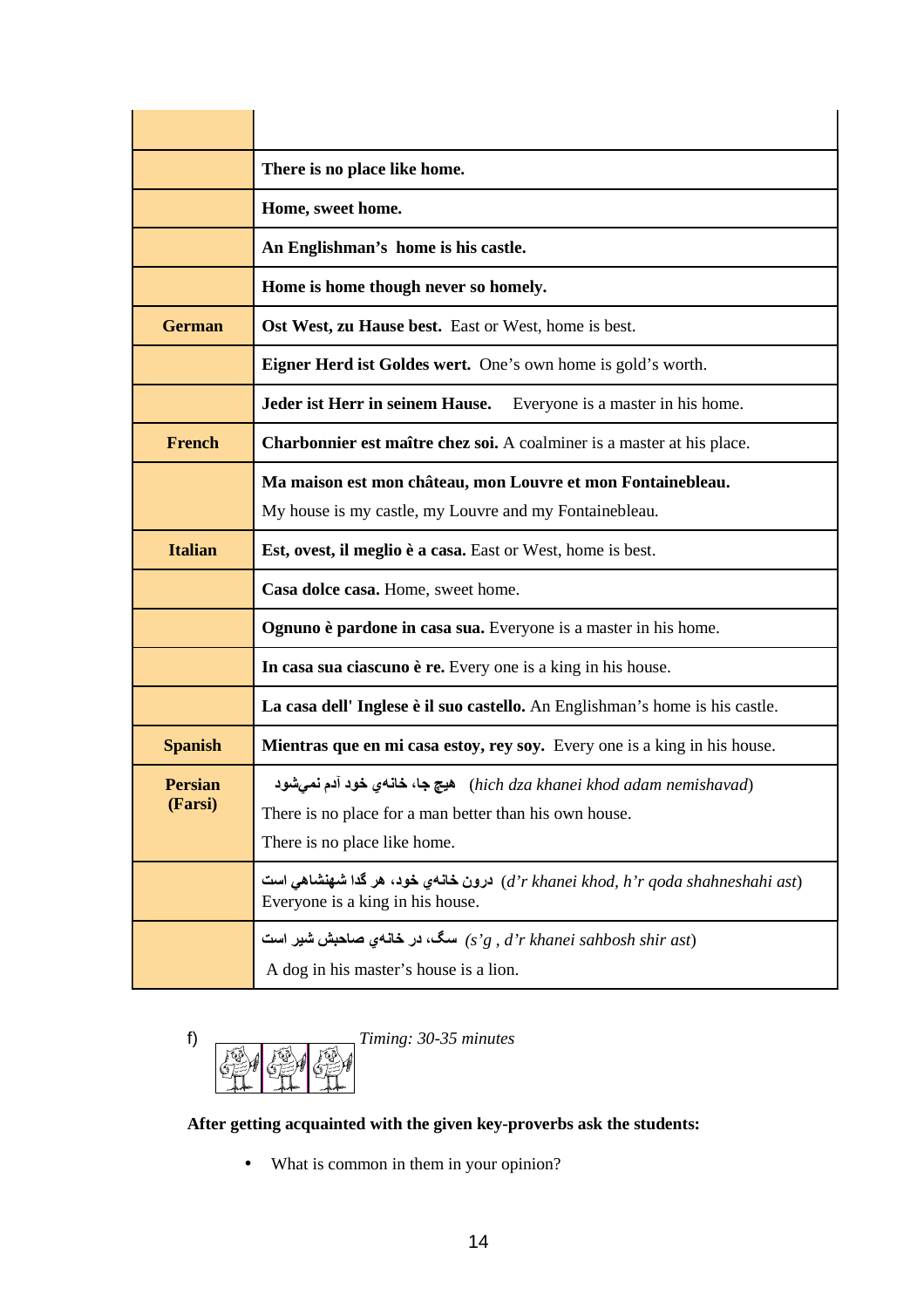- How is the main idea expressed in them?
- *An Englishman's house is his castle.*
- *Question*: Is your house a castle for you too?

## **g) Pair work:**



h) Share your knowledge with your friend. Ask each other questions to find out your

friend's actual knowledge of any proverb related to this theme.

#### **Assessment**

Description of the training situation: Giving information of LEA :

- introduction to LEA. What is LEA?
- its goals and objectives.
- brief explanation of the idea of the new European methodology
- introducing new terminology with their clarification

The interactive character of the activity provided a vivid image of specific features and cultural peculiarities. It helped to trigger attention, motivate interest and develop awareness towards historical, cultural and cultural character traits.

## **Notes for teacher educator**

The activity concentrates on the development of General Competences. The terminology is taken from the Common European Framework for Languages.

1. **General Competence:** Knowledge and abilities which enable learners to act. These include factors such as personality, certain character traits, willingness, self confidence, explicit expectations, the learners' learning style their abilities, their cultural 'baggage' and beliefs, their world knowledge. *General Competence* consists of :

a) *Declarative knowledge:* Learners may bring to their language learning background knowledge (technical, scientific, academic etc.). This declarative knowledge may include:

- knowledge of the world
- social, cultural knowledge
- intercultural awareness

b) *Existential competence:* Learners also have attitudes, motivations, values, beliefs, cognitive styles, personality factors - *existential competence* – which affect not only their roles in communicative acts, but also their ability to learn.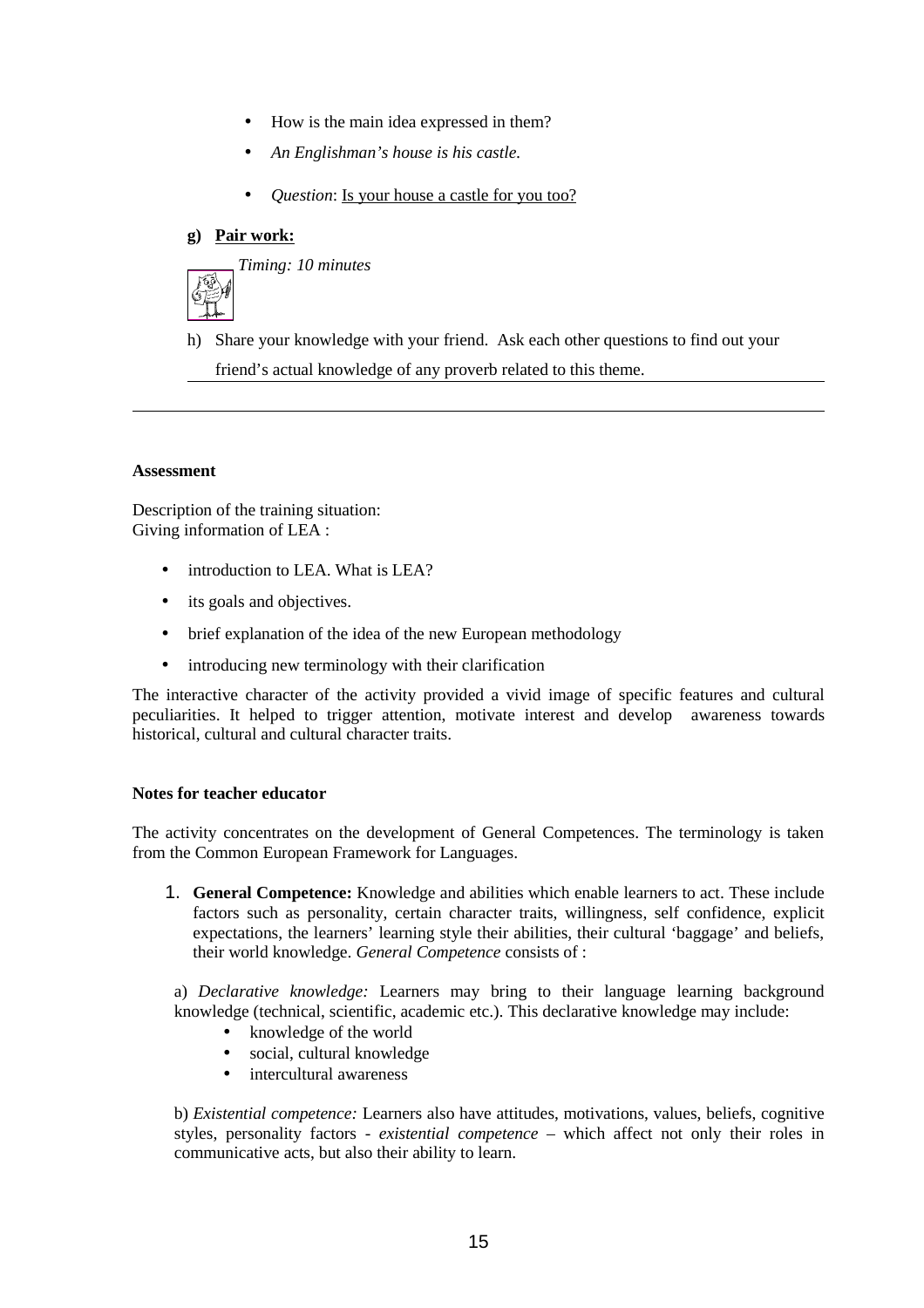c) *Ability to learn:* The ability to learn is the ability to observe and participate in new experiences and to incorporate new knowledge into existing knowledge, modifying the latter where necessary. It has several components:

- language and communication awareness
- general phonetic skills
- study skills

Language – learning often presumes or develops the *ability to learn* and a predisposition to find out about another language, another culture, other people etc.

- 2. **Communicative language competences** To develop *communicative language competence* teachers need to understand that such competences are composed of:
	- a sociolinguistic component: for example, sensitivity to social conventions, linguistic rituals within a society etc.
	- a linguistic component: for example, lexical, phonological, syntactical knowledge and skills.
	- a pragmatic component: for example, reacting within intercultural exchanges, mastering discourse, cohesion, identifying irony etc.

# **Bibliography**

- **Modern Language Learning in the New Europe:** First Annual Colloquy of the Council of Europe 8 and 9 December 1995, Graz , Austria
- **The United Nations In Our Daily Lives:** United Nations, NY, 1998
- **Europe Is More Than What You Think:** Council of Europe, Germany 2001
- **Incorporating Intercultural Communicative Competence In Language Teacher Education.** Ildiko Lazar: Council of Europe, Strasbourg Cedex, 2003
- **Neighboring Languages In Border Regions:** Council of Europe , 2003, Graz, 2003
- **Larousse Dictionnaire** des proverbes, sentences, maximes, Paris, 1990
- **Le Robert Dictionnaire** de Proverbes et Dictons, Paris, 1999
- **Ridout R., Witting C.** English Proverbs Explained, London, 1969
- **Sandra Radicchi** "In Italia" Modi di dire ed espressioni idiomatiche, 4a edizione, Bonacci editore, Roma, 1985
- **Smith W. G.** The Oxford Dictionary of English Proverbs. Oxford, 1970
- **Stevenson, B.** The Book of Proverbs, Maxims and Familiar Phrases. N.Y., 1948
- **Pasquale Stopelli, M. Stopelli** Gazzanti Dizionario Moderno di Italiano, Gazzanti Editore s.p.a., 2000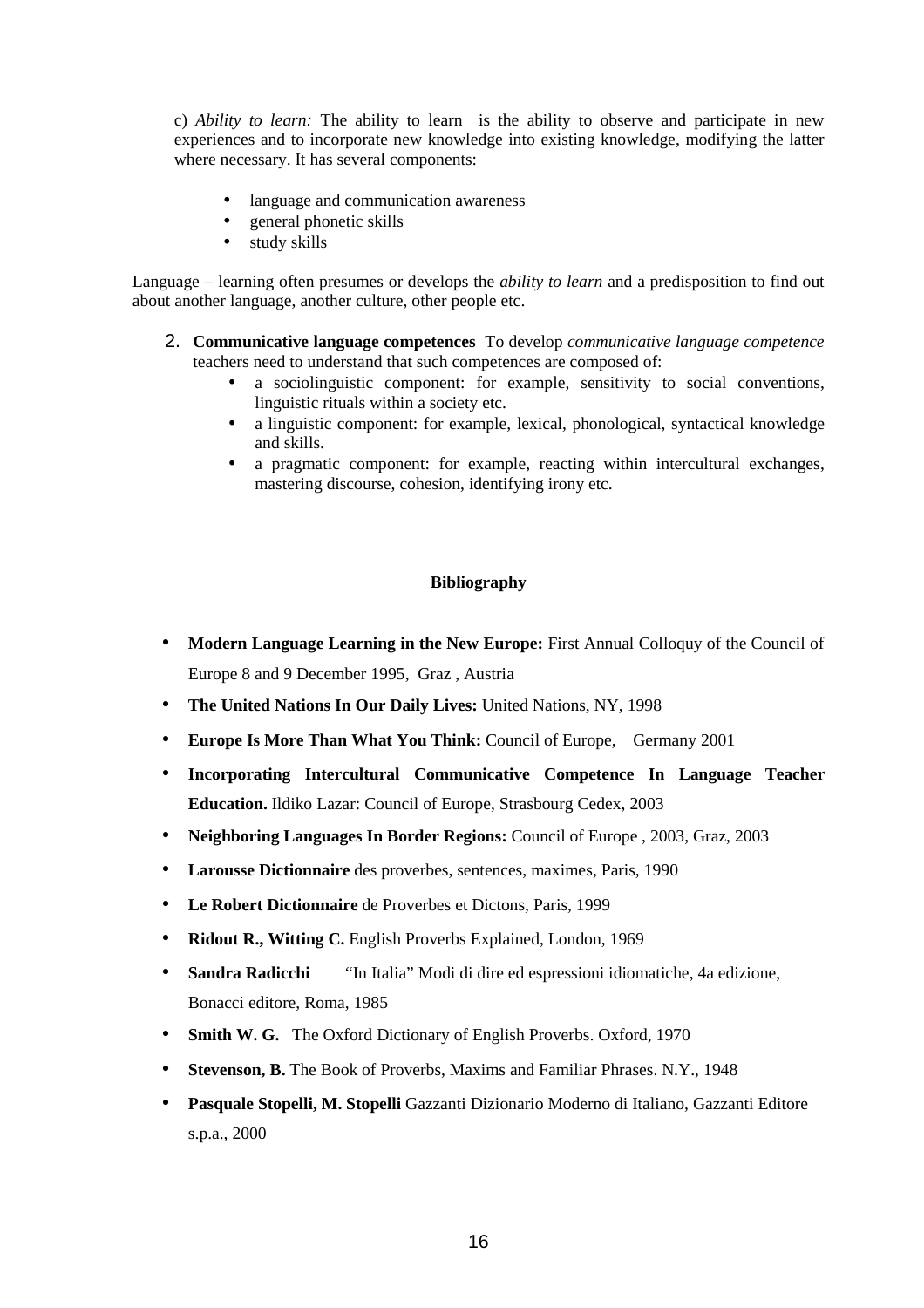- **Browning, D. C.** Everyman's Dictionary of Quotations and Proverbs, London; New York, 1962
- **Duden Zitate und Aussprüche**, Bd. 12, bearb. von Werner Scholze Stubenrecht; Mannheim, Leipzig, Wien, Zürich, Dudenverl., 1993
- **Duden- Redewendungen und sprichwörtliche Redensarten** / Wörterbuch der deutschen Idiomatik/ Bd 11, hrsg. und bearb. von Günther Drosdowski und W. Scholze-Stubenrecht, Mannheim, Leipzig, Wien, Zürich, Dudenverl., 1992
- $\bullet$   ${}^{2}\tilde{\mathbf{O}}^{3}\hat{\mathbf{U}}$ **»ÏÛ** ${}^{3}\hat{\mathbf{Y}}$  **ø. Ü., ÆßË** ${}^{3}\hat{\mathbf{Y}}\hat{\mathbf{U}}^{3}\hat{\mathbf{Y}}$ **è.**  ${}^{2}$ **.**  $\blacksquare$  $\blacksquare$  **ni)** ${}^{3}\hat{\mathbf{Y}}$  **Ȗ»Ý**  ${}^{2}\hat{\mathbf{S}}^{3}\hat{\mathbf{Y}}^{3}\hat{\mathbf{C}}$ **,**  ${}^{0}$ **ñ. å»ï. Ñ** ${}^{3}\hat{\mathbf{U}}^{3}\hat{\mathbf{E}}$ **ë.,**  $\frac{9a}{3}$ <sup>9</sup> $\frac{3y}{7}$ , 1988
- »ÙáõñÛ<sup>3</sup>Ý È. ê. <sup>2Ý</sup>·É»ñ»Ý <sup>2</sup>é<sup>3</sup>ÍÝ»ñ ¨ <sup>3</sup>ë<sup>3</sup>óí<sup>3</sup>ÍùÝ»ñ, °ñ¨<sup>3</sup>Ý, 1987
- Ô<sup>3</sup>Υ̓<sup>3</sup>É<sup>3</sup>Υ̓Û<sup>3</sup>Υ̓ <sup>2</sup>. î. <sup>2</sup>é<sup>3</sup>Í<sup>3</sup>ΎC, °ñ¨<sup>3</sup>Ύ, 1960
- **Ü<sup>31</sup>/<sub>2</sub><sup>3</sup>ñÛ<sup>3</sup>Ý <sup>2</sup>. Đ., <sup>23</sup>Õ<sup>13</sup>ë¥ñÛ<sup>3</sup>Ý Đ. ¶. Â<sup>3</sup>ñ·Ù<sup>3</sup>Ý<sup>3</sup>µ<sup>3Ý3</sup>Ï<sup>3Ý</sup> àõëáõÙÝ<sup>3</sup>Ï<sup>3</sup>Ý Ò»éÝ<sup>3</sup>ñÏ, °ñ¨<sup>3</sup>Ý, 2000**
- êáõùC<sup>3</sup>ëÛ<sup>3</sup>Ý ?. Ø., ¶<sup>3</sup>ÉëïÛ<sup>3</sup>Ý ê. ?. Đ<sup>3</sup>Ûáó È»½íC <sub>3</sub>ñÓí<sup>3</sup>Í<sup>3</sup>µ<sup>3</sup>Ý<sup>3</sup>Ï3Ý ´<sup>3</sup>é<sup>3</sup>ñ<sup>3</sup>Ý, °ñ¨<sup>3</sup>Ý, 1975
- Баничев Н**.** Т**.,** Боровский Я**.**М**.** Словарь латинских крылатых слов: 2500 единиц., Под ред. Я. М.Боровского.,2-е изд.,М., 1986
- Буковская М**.**В**.,** Вяльцева С**.**И**.** и др. Словарь употребительных английских пословиц., Москва, 1985
- Бинович Л**.** Э**.** Немецко-Русский Фразеологический Словарь, Москва,1956
- Русско**-**Персидский Словарь**,** под. ред. Али Асадуллаева и Л.С. Пейсикова, 5-е изд., انتشارات جاودان خرد ١٣٨٢
- Французско **-**Русский Фразеологический Словарь, под. ред. Рецкера Я. И., Москва, 1963
- Фразеологический словарь русского языка- под редакцией А. И. Молоткова
- Персидские пословицы и поговорки (Сост., введение, перевод, коммент.), М., 1961, стр. 363; 2-е изд. под загл. Персидские пословицы и поговорки и крылатые слова, М., 1973, с. 616.
- Латинские крылатые выражения и мудрые изречения В.П Акопян и др., Ереван, 1996
- Кунин А**.**В**.** Фразеология современного английского языка, Москва, 1972
- Жуков В**.**П**.** Словарь русских пословиц и поговорок. Москва, 1967
- Гварджаладзе И**.** С**.,** Мчедлишвили Д**.** И**.** Английские пословицы и поговорки. Москва, 1971